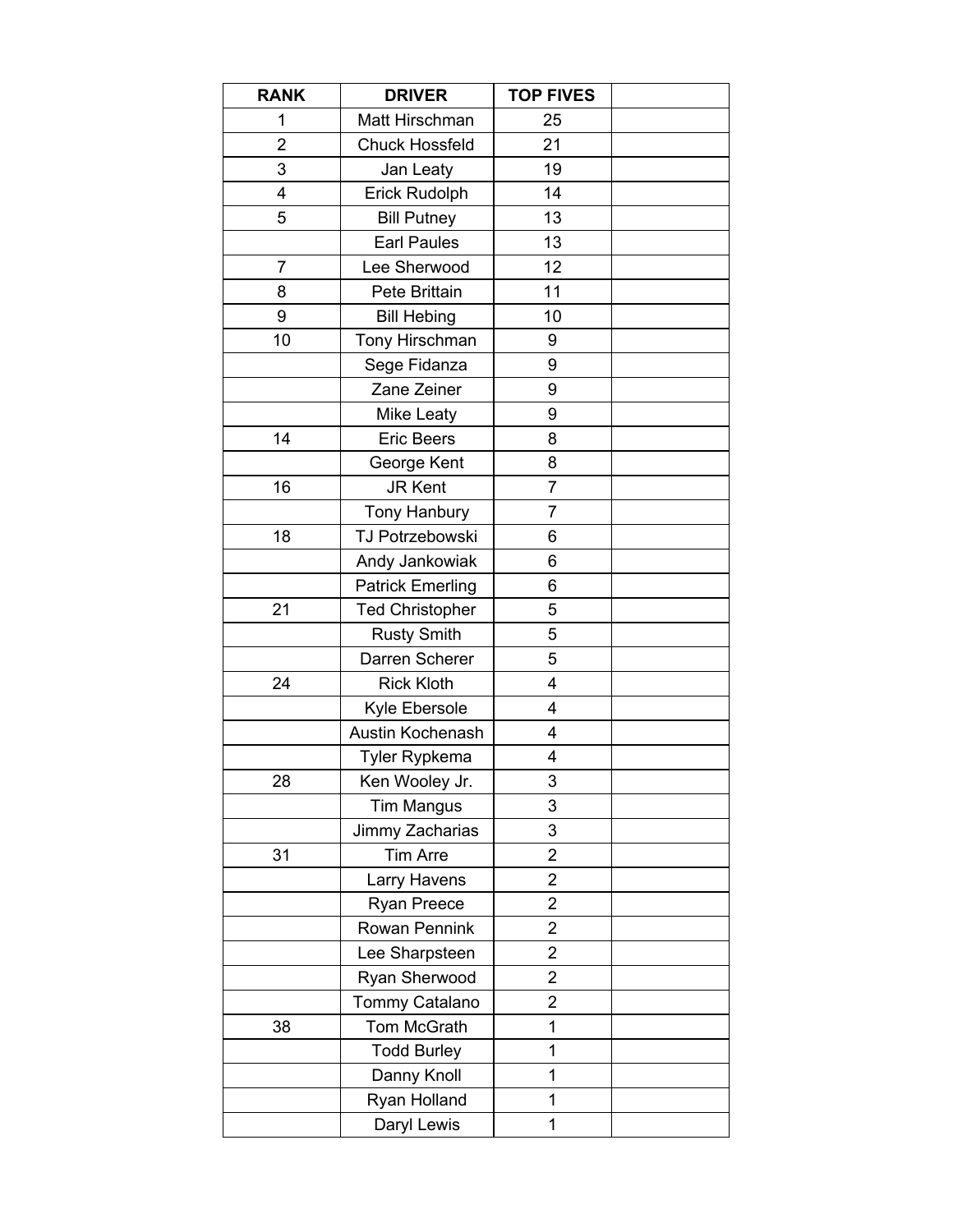| Mike Muldoon          | 1 |  |
|-----------------------|---|--|
| Dave Heitzhaus        | 1 |  |
| Charlie Rudolph       | 1 |  |
| <b>Bill Woods</b>     | 1 |  |
| Dave Pecko            | 1 |  |
| Jeff Ulrich           | 1 |  |
| <b>Buck Catalano</b>  | 1 |  |
| Dan Kurzejewski       | 1 |  |
| Kenny Troyer          | 1 |  |
| Jim Willis            | 1 |  |
| Dave Wollaber         | 1 |  |
| Larry Jackson         | 1 |  |
| Tom Kinsella          | 1 |  |
| Tommy Farrell III     | 1 |  |
| <b>Rick Zacharias</b> | 1 |  |
| Terry Cheetham        | 1 |  |
| Ron Silk              | 1 |  |
| Doug Reaume           | 1 |  |
| Nick Pecko            | 1 |  |
|                       |   |  |
|                       |   |  |
|                       |   |  |
|                       |   |  |
|                       |   |  |
|                       |   |  |
|                       |   |  |
|                       |   |  |
|                       |   |  |
|                       |   |  |
|                       |   |  |
|                       |   |  |
|                       |   |  |
|                       |   |  |
|                       |   |  |
|                       |   |  |
|                       |   |  |
|                       |   |  |
|                       |   |  |
|                       |   |  |
|                       |   |  |
|                       |   |  |
|                       |   |  |
|                       |   |  |